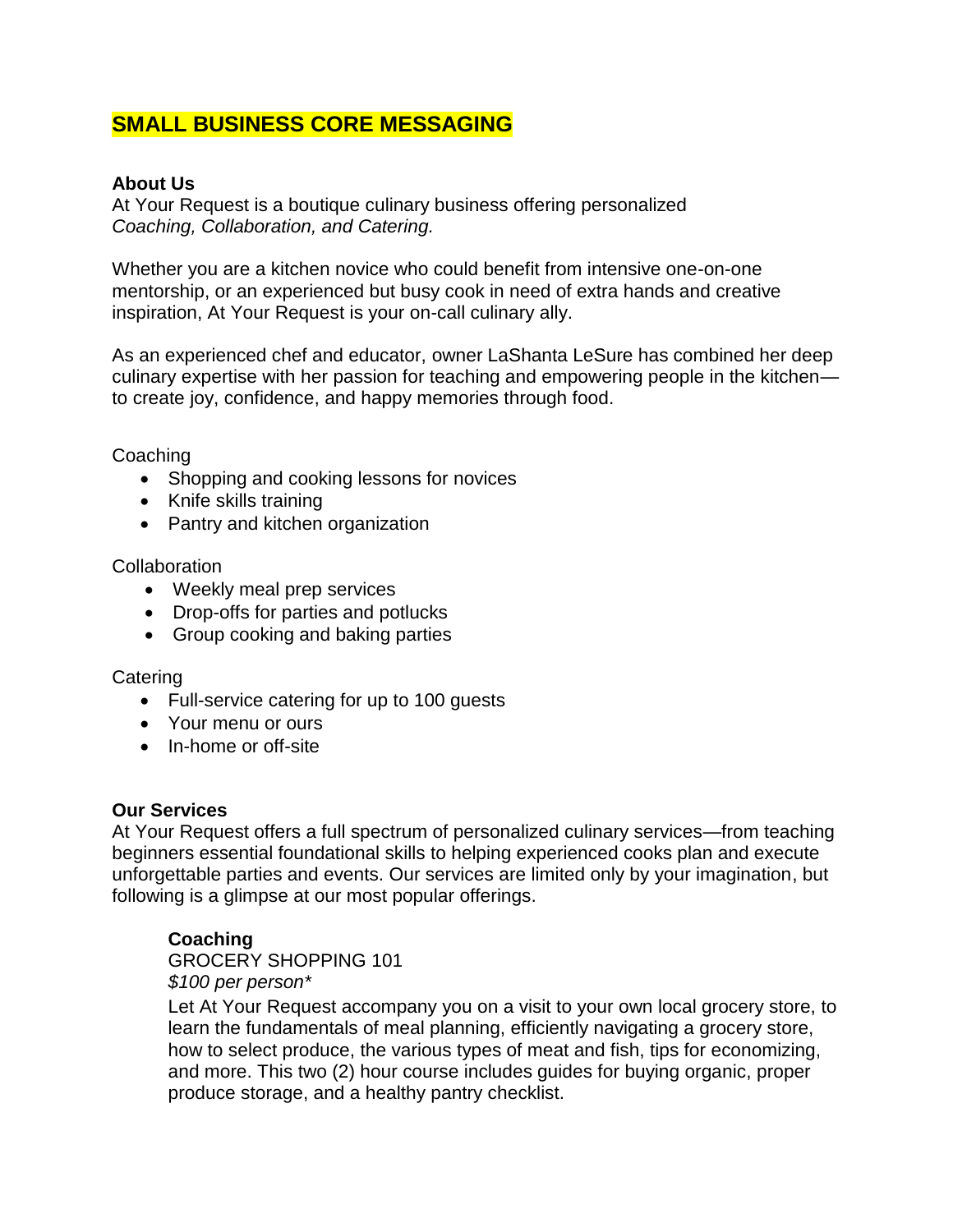*\*Price does not include grocery/food costs.*

MEAL PLANNING & PREP 10[1](https://editor.wix.com/html/editor/web/renderer/render/document/2a6c0d23-f01e-48d8-a4db-22cf24e488c1?dsOrigin=Editor1.4&editorSessionId=45756F36-70B8-4B1F-99A2-FA8E55B8BB6D&esi=45756F36-70B8-4B1F-99A2-FA8E55B8BB6D&isEdited=true&isSantaEditor=true&lang=en&metaSiteId=7f6fbe54-d21a-44b1-9a1a-1378279dd428)

*Prices vary based upon your unique needs and [wishes.](https://editor.wix.com/html/editor/web/renderer/render/document/2a6c0d23-f01e-48d8-a4db-22cf24e488c1?dsOrigin=Editor1.4&editorSessionId=45756F36-70B8-4B1F-99A2-FA8E55B8BB6D&esi=45756F36-70B8-4B1F-99A2-FA8E55B8BB6D&isEdited=true&isSantaEditor=true&lang=en&metaSiteId=7f6fbe54-d21a-44b1-9a1a-1378279dd428) Click here to request a free [consultation](https://editor.wix.com/html/editor/web/renderer/render/document/2a6c0d23-f01e-48d8-a4db-22cf24e488c1?dsOrigin=Editor1.4&editorSessionId=45756F36-70B8-4B1F-99A2-FA8E55B8BB6D&esi=45756F36-70B8-4B1F-99A2-FA8E55B8BB6D&isEdited=true&isSantaEditor=true&lang=en&metaSiteId=7f6fbe54-d21a-44b1-9a1a-1378279dd428) and quote.*

Taught in your own kitchen using standard "real world" equipment and tools, learn to prepare a range of basic meals, as well as creative ways to use leftovers for additional meal options—while simultaneously learning fundamental cooking skills, including how to improvise when things don't go as planned.

#### FARMER'S MARKET: SHOPPING LOCAL & SMART (SEASONAL) *\$75\* per person (\$65\* per person for groups of 4 or more)*

Summer and fall seasons bring the best produce to your local farmer's market, and provide a great opportunity to get creative with your meals. In addition, you may even find local meat suppliers or dairy farmers to meet your off-season needs. Let At Your Request show you how to shop your local farmer's market, and how to store your purchases after your trip to ensure the maximum shelf life. This two (2) hour course includes guides for shopping a farmer's market, proper produce storage, and a healthy pantry checklist.

*\*Farmer's market purchases are not included in the cost of the course.*

KNIFE SKILLS 101 *\$100 per person (\$85 per person for groups of 4 or more)*

When you become at ease and skilled with the most essential of chef's tools, your time in the kitchen will be transformed. In this hands-on class, you will hone basic knife skills, practice the fundamental cuts (mince, dice, brunoise, bâtonnet and julienne), and learn how to keep your knives maintained and sharp—skills you will use every time you cook. This three (3) hour course includes a guide to purchasing a chef's knife as well as all groceries required for instruction. As an added bonus, we will use the ingredients to create a quick simple meal, so no waste!

PANTRY & KITCHEN ORGANIZATION *\$250 per residence*

Are you looking to improve your diet by phasing out the unhealthy, processed items in your kitchen in favor of healthier, whole foods? Is cooking in your kitchen a hassle? Do you have three jars of allspice because you didn't realize you already had two hiding in the back of your cabinet? Cooking can be fun, but only when you have the right foods on hand, and your kitchen is clean and organized. This three (3) hour service includes a personalized in-home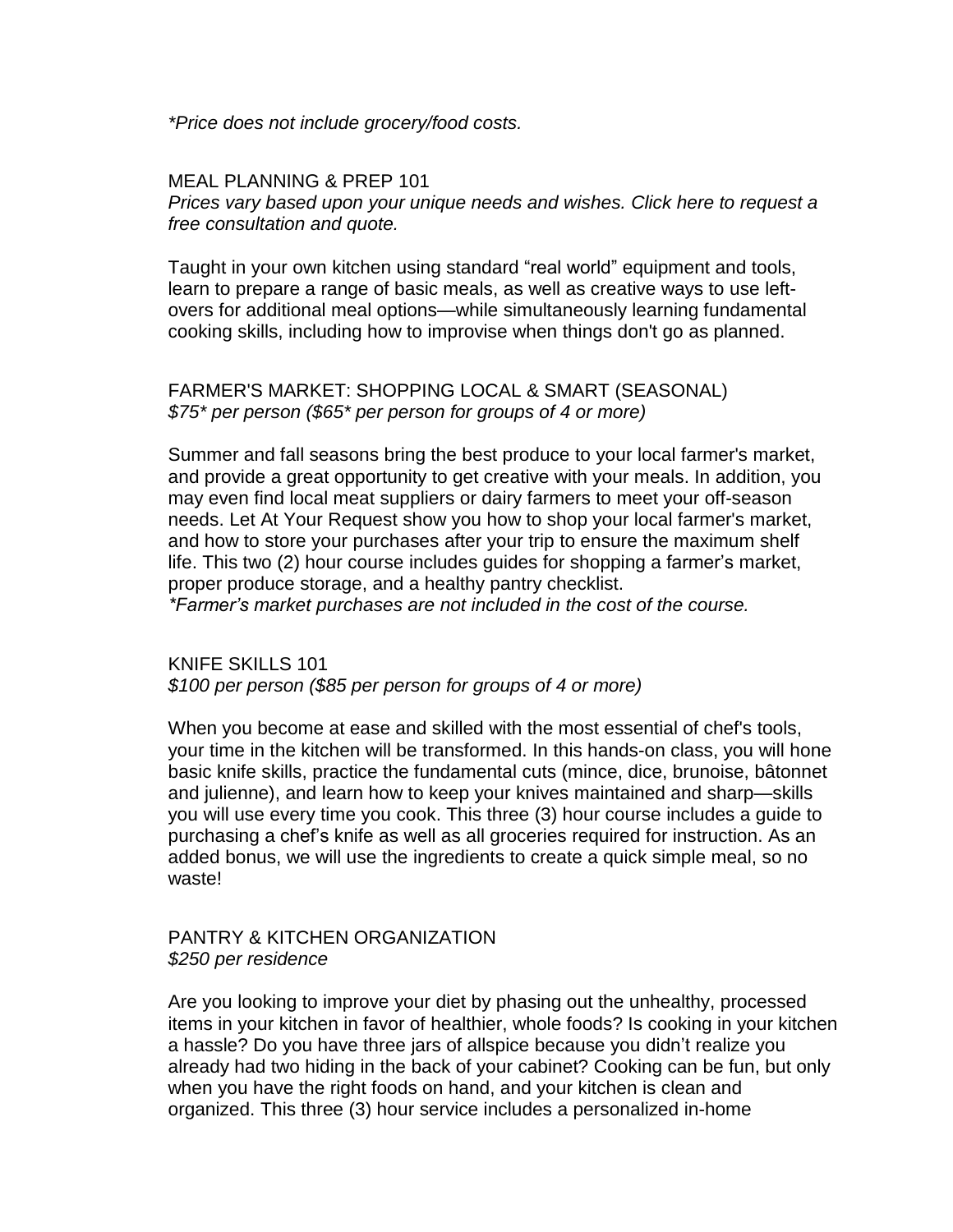consultation, guidelines for produce storage, a healthy pantry checklist, a list of items every cook should own, and an action plan with concrete steps to move your kitchen from cluttered and inefficient to clean and streamlined.

# ONE-ON-ONE COACHING *\$600 per person\**

Cooking can definitely be intimidating. What does "sauté" mean? What's the different between dicing and chopping? Which pan should I use? But don't let the words scare you, it's just food! Taught in your own kitchen using basic, "real world" equipment, an At Your Request cooking coach will provide you with the patient, one-on-one mentorship you need to learn fundamental cooking skills, how to prepare a range of basic meals, and how to improvise when something goes wrong. We will cover food safety, basic prep skills, and basic cooking techniques that you can use every day in preparing delicious meals in a relatively short amount of time. This five (5) session package includes up to 4-hours per session, with flexible scheduling; custom designed meals for each session (including options for dietary restrictions); complete recipes with a journal for notes; and an At Your Request tote & apron. *\*Price does not include grocery/food costs.* 

# **Collaboration**

PRIVATE CHEF DINNER PARTIES & EVENT[S](https://editor.wix.com/html/editor/web/renderer/render/document/2a6c0d23-f01e-48d8-a4db-22cf24e488c1?dsOrigin=Editor1.4&editorSessionId=45756F36-70B8-4B1F-99A2-FA8E55B8BB6D&esi=45756F36-70B8-4B1F-99A2-FA8E55B8BB6D&isEdited=true&isSantaEditor=true&lang=en&metaSiteId=7f6fbe54-d21a-44b1-9a1a-1378279dd428) *Pricing varies based upon the [requirements](https://editor.wix.com/html/editor/web/renderer/render/document/2a6c0d23-f01e-48d8-a4db-22cf24e488c1?dsOrigin=Editor1.4&editorSessionId=45756F36-70B8-4B1F-99A2-FA8E55B8BB6D&esi=45756F36-70B8-4B1F-99A2-FA8E55B8BB6D&isEdited=true&isSantaEditor=true&lang=en&metaSiteId=7f6fbe54-d21a-44b1-9a1a-1378279dd428) for each event. Click here to request a free consultation and [personalized](https://editor.wix.com/html/editor/web/renderer/render/document/2a6c0d23-f01e-48d8-a4db-22cf24e488c1?dsOrigin=Editor1.4&editorSessionId=45756F36-70B8-4B1F-99A2-FA8E55B8BB6D&esi=45756F36-70B8-4B1F-99A2-FA8E55B8BB6D&isEdited=true&isSantaEditor=true&lang=en&metaSiteId=7f6fbe54-d21a-44b1-9a1a-1378279dd428) quote.*

Hiring a Private Chef lends a unique and festive touch to any event, whether it's an intimate dinner party with your closest family and friends, or a larger gathering to celebrate a birthday, engagement, holiday, or other special occasion, Your Private Chef will prepare the meal in your home, in front of you and your guests, for an entertaining, and worry-free event.

# PRIVATE CHEF MEAL PREP

*Prices include most grocery costs. 7 days of dinners for 2ppl—\$200\*; 7 days of dinners for 4 ppl—\$350\*; 7 days of lunches and dinners for 2ppl—\$350\*; 7 days of breakfasts, lunches, and dinners for 2ppl—\$500\*.*

Take the pressure off and let At Your Request prepare a number of your weekly meals, from breakfast to dinner. We work with your dietary restrictions, and offer creative options for your daily habits. We will do the grocery shopping, prepare the meals, and provide instructions for how to reheat and serve, all in your home.